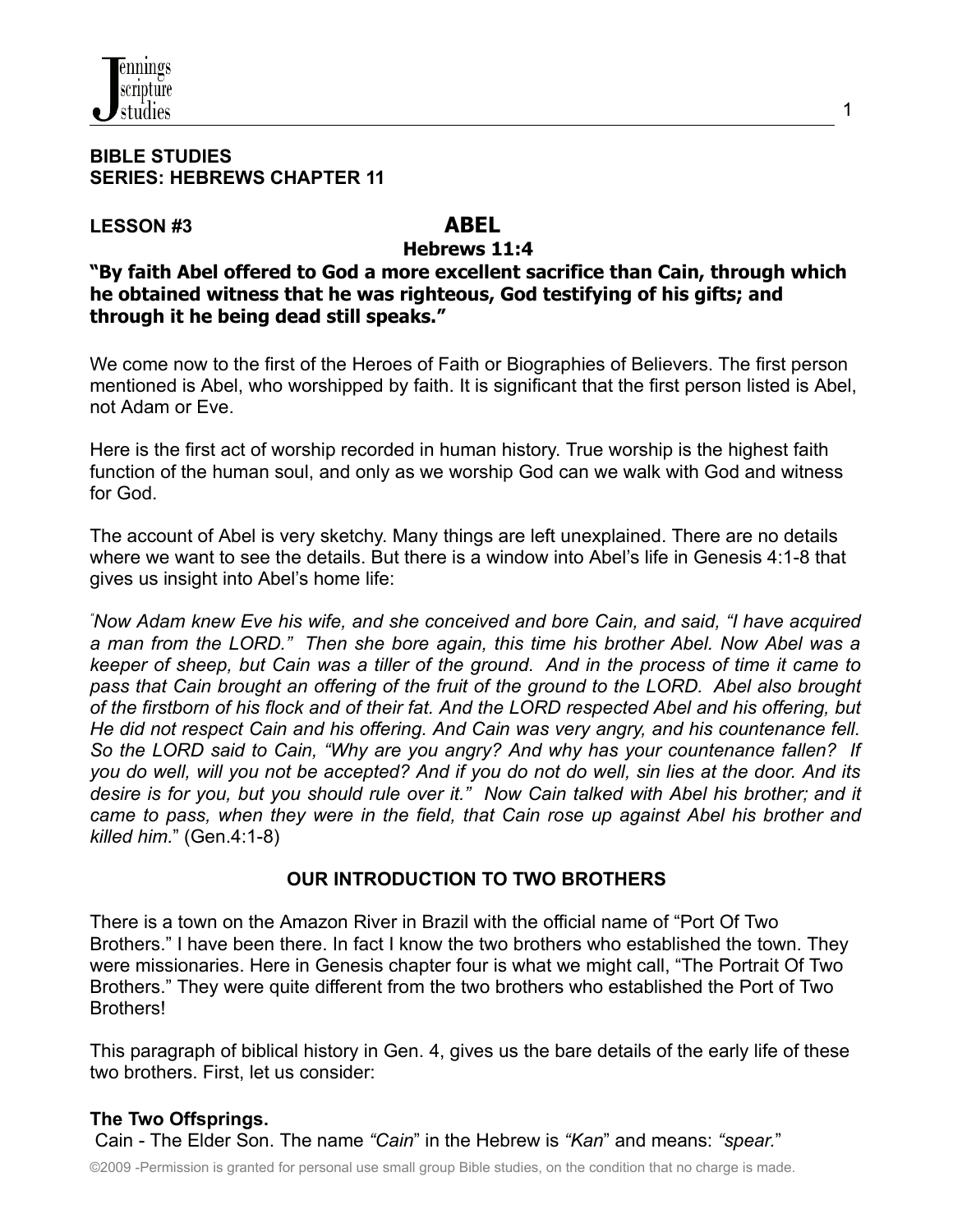Abel - The Younger Son. The name "*Abel*" in the Hebrew means: "*vapor, breath.*"

Make what you will of the meaning of their names, they are very interesting in view of what developed later.

#### **Their Two Occupations.**

Cain was a farmer. "*Cain was a tiller of the ground" – Gen.4:2a*

Abel was a shepherd. "*Abel was a keeper of flocks" –* Gen. 4:2b

Both are commendable vocations. There is nothing negative suggested by their occupations, neither are we to infer that one is preferred above the other.

#### **Their Two Offerings**

This is the area that we must understand in order to comprehend what was going on between the two boys and God. These were the first recorded sacrifices after the Fall and expulsion from the Garden of Eden. In fact, these were the first recorded sacrifices of the human race.

Gen.4:3 - "*Cain brought an offering to the LORD of the fruit of the ground."* The British Pastor and Author, Charles Haddon Spurgeon said, *"Cain was the lover of a merely outward worship, in which faith had no place. He loved a worship of show and pomp, he garnished the altar with fruits and decked it with flowers; his was a religion of taste and elegance, a religion of his own devising."*

Gen.4:4a - "*Abel ….. brought of the firstlings of his flock."*

Abel's lamb was a single lamb – one lamb for one man. Later on, at the Passover, it became one lamb for one family. Still later, on the day of Atonement, it became one lamb for one nation. And finally, at Calvary, it was one Lamb for the entire world.

Abel represents true worship; Cain represents false worship. The two offerings are therefore expressive of the different kinds of religion.

Here we have the background and the basics of the story of the two brothers. This is an overview of the story that we are introduced to in Genesis four. Now for some observations:

# **SOME OBSERVATIONS ABOUT TWO BROTHERS**

#### **The Activity That Is Described.**

The activity in which both boys were engaged was an act of worship. Both Cain and Abel gave offerings to God. How did they know to do that? Did God instruct them? Did God specify what was an acceptable offering? If so, how did God communicate with them?

In the early days of human existence on the earth, God communicated directly and verbally with the early inhabitants. At least 25 times in Genesis we read: *"God said…."* In Gen. 4:9 & 10 God carries on a verbal conversation with Cain questioning him: *"Then the LORD said to Cain, "Where is your brother Abel?" "I don't know," he replied. "Am I my brother's keeper?" The LORD said, "What have you done?"* And the conversation continues.

©2009 -Permission is granted for personal use small group Bible studies, on the condition that no charge is made.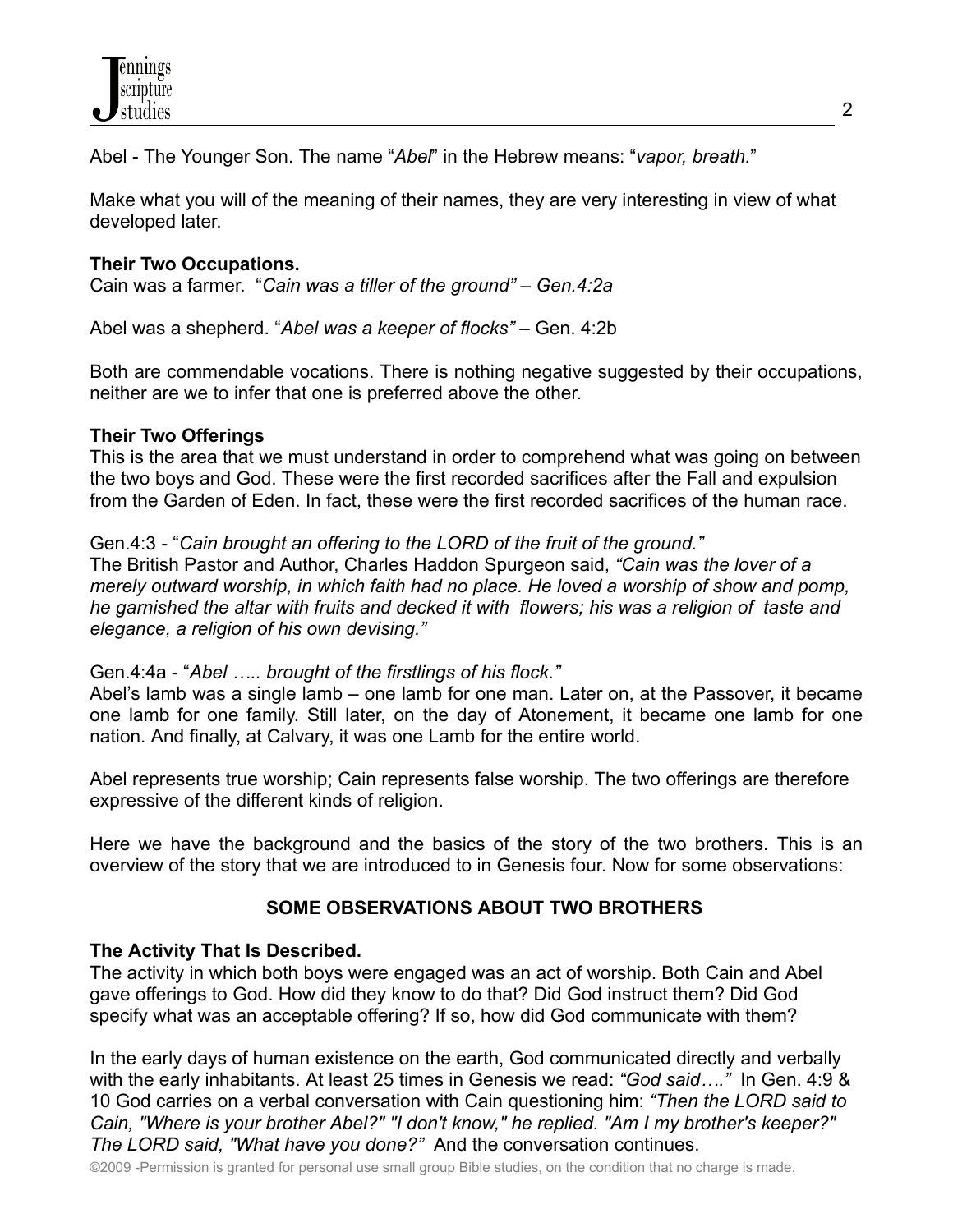By prior conversations God had instructed Adam and Eve about many things as in Genesis 1:27-31 **"***So God created man in his own image, in the image of God he created him; male and female he created them. God blessed them and said to them, 'Be fruitful and increase in* number; fill the earth and subdue it. Rule over the fish of the sea and the birds of the air and *over every living creature that moves on the ground.' Then God said, 'I give you every seed*bearing plant on the face of the whole earth and every tree that has fruit with seed in it. They will be yours for food. And to all the beasts of the earth and all the birds of the air and all the *creatures that move on the ground--everything that has the breath of life in it--I give every green plant for food.' And it was so."*

Other conversations are recorded in Gen. 2:16,17 where God talks to Adam and Eve about what to eat and what not to eat, and, in 3:8-19 where He talks with them about their disobedience.

Evidently God had verbally revealed His will about many things to Adam and Eve, including the matter and manner of worship. "We may imagine it was the habit of their parents, and has descended to them with all the sanction of parental example." (Barnes' Notes) Cain and Abel had received specific instructions that were intended to govern their offerings to God.

The activity that is recorded in Genesis four pertains to worship. The whole story centers around their acts of worship. "Worship", you say? "Worship is worship. How one chooses to worship is up to the individual. All religions are good. We should be free to worship according to the dictates of our own conscience." Not so fast! Wouldn't it be a good idea to consult the One Who is to be worshipped about how to worship Him? What was God's appraisal?

# **The Appraisal That Was Delivered**.

Genesis 4:4-5:

nasb: "And the LORD had regard for Abel and for his offering; but for Cain and for his offer*ing He had no regard."*

**nkjv**:*"And the LORD respected Abel and his offering, but He did not respect Cain and his offering.*

*The Message: "GOD liked Abel and his offering, but Cain and his offering didn't get his approval."*

Cain became the founder of the world's first false religion. False religion is an attempt to come to God by another way other than that which He has prescribed. There were differences in their worship which reveals the essential differences in the two sons. God was pleased with Abel and displeased with Cain. More about this later.

# **The Anger That Was Displayed**.

Gen.4:5-16 - *"So Cain became very angry and his countenance fell. Then the LORD said to* Cain, "Why are you angry? And why has your countenance fallen? "If you do well, will not your countenance be lifted up? And if you do not do well, sin is crouching at the door; and its desire is for you, but you must master it." Cain told Abel his brother. And it came about when they were in the field, that Cain rose up against Abel his brother and killed him. Then the LORD said to Cain, "Where is Abel your brother?" And he said, "I do not know. Am I my brother's keeper?" He said, "What have you done? The voice of your brother's blood is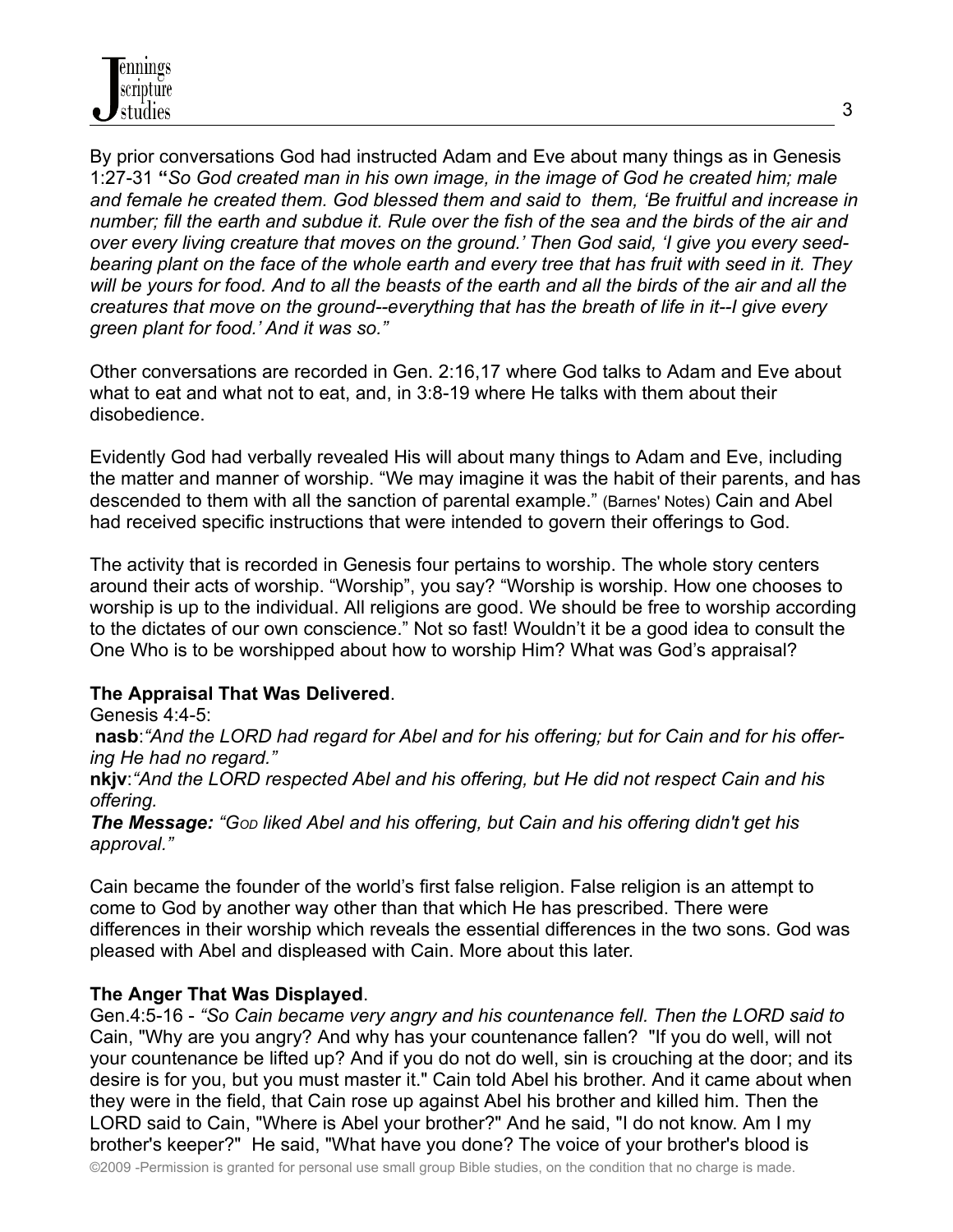crying to Me from the *ground. "Now you are cursed from the ground, which has opened its mouth to receive your brother's blood from your hand. "When you cultivate the ground, it will* no longer yield its strength to you; you will be a vagrant and a wanderer on the earth." Cain *said to the LORD, "My punishment is too great to bear! "Behold, You have driven me this day* from the face of the ground; and from Your face I will be hidden, and I will be a vagrant and a *wanderer on the earth, and whoever finds me will kill me." So the LORD said to him, "Therefore whoever kills Cain, vengeance will be taken on him sevenfold " And the LORD appointed a sign for Cain, so that no one finding him would slay him. Then Cain went out from the presence of the LORD, and settled in the land of Nod, east of Eden."*

There is more in this passage than we could possibly extract in one session. Suffice it to say that if you want to find out the true condition of Cain's heart, look at what happened after he worshipped! How do we act after church is over?

What we have seen this far in this lesson is background, only the preface to the major point of this lesson which is the statement with which we began in Hebrews 11:4 - *"By faith Abel offered to God a more excellent sacrifice than Cain, through which he obtained witness that he was righteous, God testifying of his gifts; and through it he being dead still speaks."*

Let us now concentrate on this and other statements in the Scriptures about the two brothers.

# **GOD'S EVALUATION OF THE TWO BROTHERS**

God's evaluation of the two brothers is very revealing. The lives of Cain and Abel are so interwoven and entwined that it is difficult to focus on the one without at the same time focusing on the other. However, God's comments recorded in scripture bring into focus the stark differences between the two brothers in a very dramatic way. Notice first:

# **God's Evaluation Of Cain.**

If we search scriptures we will see God's evaluation of him:

- *"The Lord …. did not respect Cain and his offering."* Gen.4:5
- *"Cain was very angry"* Gen.4:5b
- *"….. and his countenance fell"* Gen.4:6a
- "If you do well, will you not be accepted? And if you do not do well, sin lies at the *door."* Gen.4:6,7
- *"Cain rose up against Abel his brother and killed him*." Gen.4:8
- *"Then the LORD said to Cain, "Where is Abel your brother?" He said, "I do not know….." Am I my brother's keeper?"* Gen.4:9
- "….. *now you are cursed from the ground …. When you till the ground, it shall no longer yield its strength to you."* Gen.4:11
- *"A fugitive and a vagabond you shall be on the earth."* Gen.4:12
- "*Then Cain went out from the presence of the LORD*" Gen.4:16
- "*By faith Abel offered to God a more excellent sacrifice than Cain*" Heb.11:4;
- "*Cain who was of the wicked one and murdered his brother*." I John 3:12a
- "… *why did he murder him? Because his works were evil and his brother's righteous."* I John 3:12b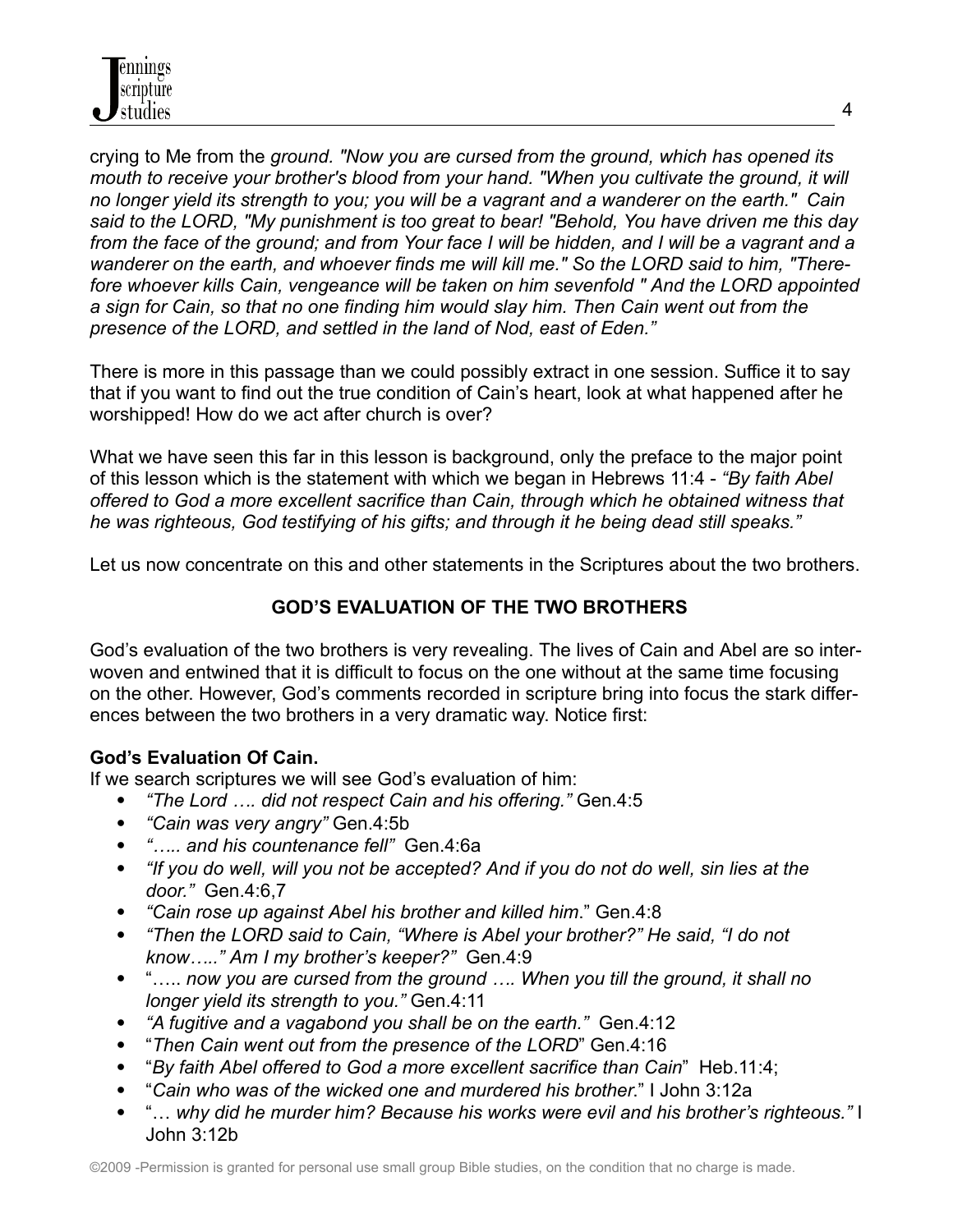

- "*Whoever hates his brother is a murderer*" I John 3:15a
- "….. *and you know that no murderer has eternal life abiding in him*." I John 3:15b
- "*Woe to them! For they have gone in the way of Cain.*" ( the apostates) Jude 11

There may be those who read the account of Cain's encounter with God and say that Cain's banishment was excessive punishment. However, a second look at the lifestyle that Cain chose will reveal that Cain was a rebel against God all his life. There is no indication that he ever repented of his disobedience to God's Law or of his murder of his brother.

He was religious but not righteous. He turned his back on God and walked away never to return! He forfeited the God of grace. Cain was not a child of God because he did not have faith.

As I have stated, the lives of Cain and Able are closely entwined. However, even though Cain has been in the spotlight somewhat, the real star is Abel. And we shall see that he far outshines his brother as we look at:

# **God's Evaluation Of Abel.**

We begin with God's evaluation of Abel by looking first at Hebrews 11:4 - "*By faith Abel offered….."*

There are two all-important principles encased within this verse:

# **Principle one: Abel's attitude toward God.**

*"By faith Abel offered*…." Abel had faith in God; Cain did not have faith. This is the point of the whole story. There was a distinction in the disposition of the two worshipers. Abel had that quality of faith that resulted in him obeying God's revelation regarding an acceptable sacrifice. Cain did not have this quality of faith and the faith of the worshipper is essential to the acceptableness of the offering.

Heb. 11:6 "*without faith it is impossible to please Him…."* Cain's faithless offering was rejected; Abel's faith offering was accepted. Cain was rebuked by God; Abel was commended.

We see clearly, at the very beginning of the human race, the principles of faith and faithlessness, faithless worship vs. faith worship. And both are very obvious down through human history to this very day.

# **Principle two: Abel's approach to God.**

Heb. 11:4 - *"By faith Abel offered to God a more excellent sacrifice* ." Abel's *attitude* of faith in God had everything to do with Abel's *approach* to God. He approached God with the appropriate sacrifice which had been specified by God. As we have seen, God had revealed His will verbally to Adam and Eve and their family, regarding worship and many other matters. Here, in the early history of mankind, is the practice of a principle that continues throughout the Bible, that of substitutionary atonement; the principle of a blood sacrifice.